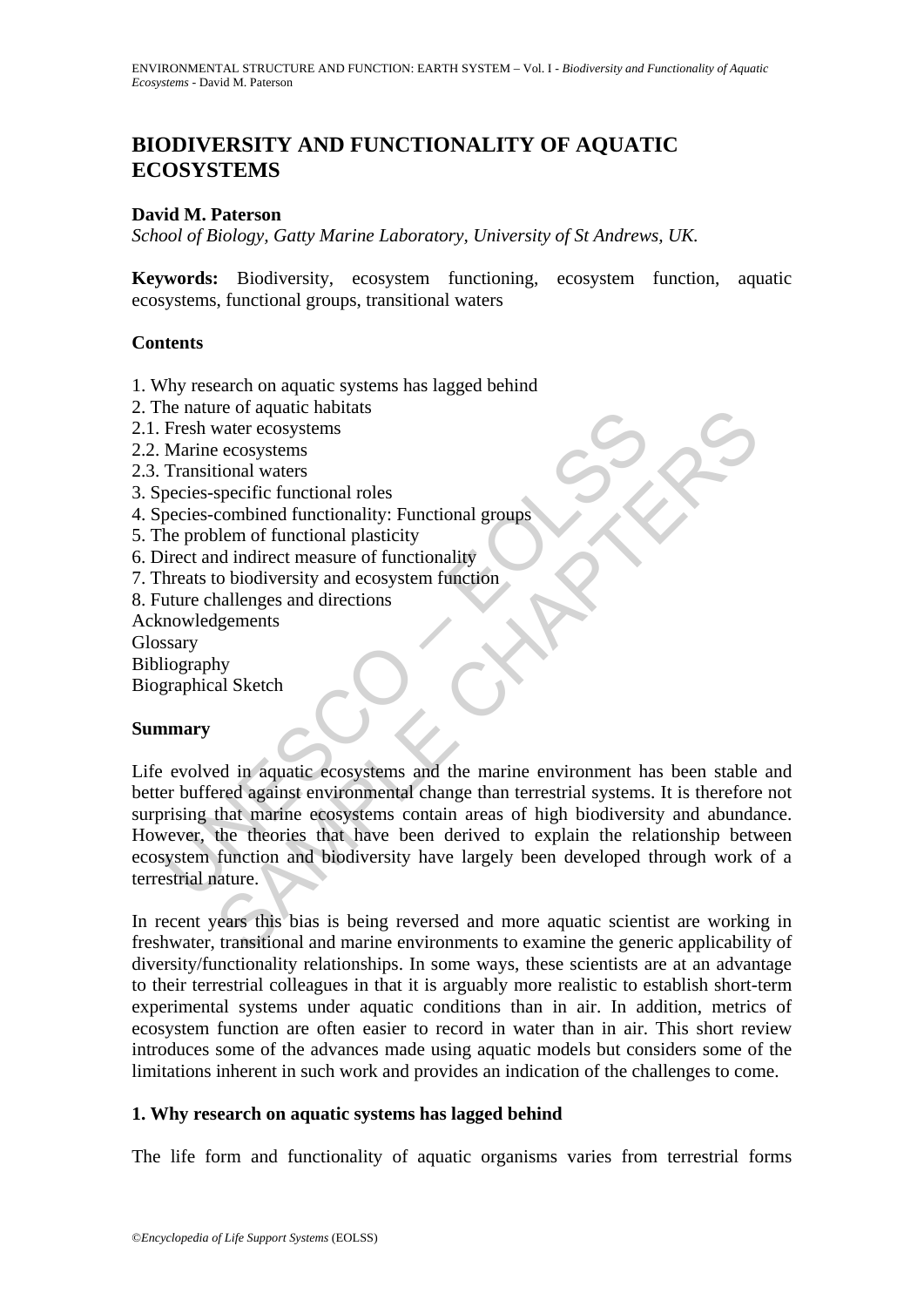principally because of the physical and dynamic implications of life in an aquatic medium. Terrestrial life evolved in aquatic environments and invaded land. In doing so, organisms adapted to a "dry" existence although dependence on water is still manifest in the life cycle of terrestrial organisms. As terrestrial organisms ourselves, it is not surprising that the study of the biodiversity/functionality relationship of terrestrial systems has outstripped that of aquatic systems.

However, it can be argued from an evolutionary (the origin of life and the establishment of an oxygenic atmosphere), spatial distribution (surface coverage or volume), or functional role (carbon fixation, nutrient recycling) perspective that the aquatic habitat is of more global importance than the terrestrial one.

e to those of terrestrial systems. Water is a much more viscous m<br>has important implications for biogeochemical processes and or<br>sport processes lean towards the inertial and are thus more likely<br>ection rather than diffusi See of terrestrial systems. Water is a much more viscous medium than air<br>portant implications for biogeochemical processes and organismal behave<br>processes lean towards the inertial and are thus more likely to be governe.<br>T The mechanisms that drive the functionality of aquatic systems are also different in scale to those of terrestrial systems. Water is a much more viscous medium than air and this has important implications for biogeochemical processes and organismal behavior. Transport processes lean towards the inertial and are thus more likely to be governed by advection rather than diffusion over any significant distances, and this establishes processes that show rapid (advective) exchange rates, supports the development of steep physical and chemical gradients and rapid biological processing.

The ecosystem services provided by aquatic systems are well-recognized and are central to the global biogeochemical balance. This fact has always provided impetus to the study of aquatic ecosystem dynamics but these studies now attempt to incorporate socio-economic as well as ecological values. This has led to the concept of ecosystem services and a more widespread recognition of the "value" that humankind "obtains" from the natural cycling, or functionality, of biological systems.

The economic valuation of ecosystem services is keenly contested (Pagioloa *et al* 2004) but the figures that arise serve to emphasize the relative importance of aquatic ecosystem services. The importance of aquatic systems on a global scale is unarguable and understanding the interplay between the organisms that inhabit this system and the ecosystem service they provide is an intellectually challenging and important consideration.

However, the strategies used to conserve and protect habitats may vary between terrestrial and aquatic systems. Improved understanding of the functionality/diversity relationship in aquatic systems will contribute toward sensible conservation and/or sustainable exploitation strategies. The purpose of this short review is to highlight research questions and approaches to the understanding of the diversity/functionality relationship as applied to aquatic ecosystems.

## **2. The nature of aquatic habitats**

The major subdivision of aquatic habitats is based on the salinity of the medium. This gives rise to three major aquatic habitat types: Fresh water systems, transitional and brackish waters, and marine systems. Fresh water is defined as having a salinity of less than 0.5 while sea water is generally regarded as having a salinity of >30 but these definitions are narrow and open to regional interpretation. For example, the Baltic Sea is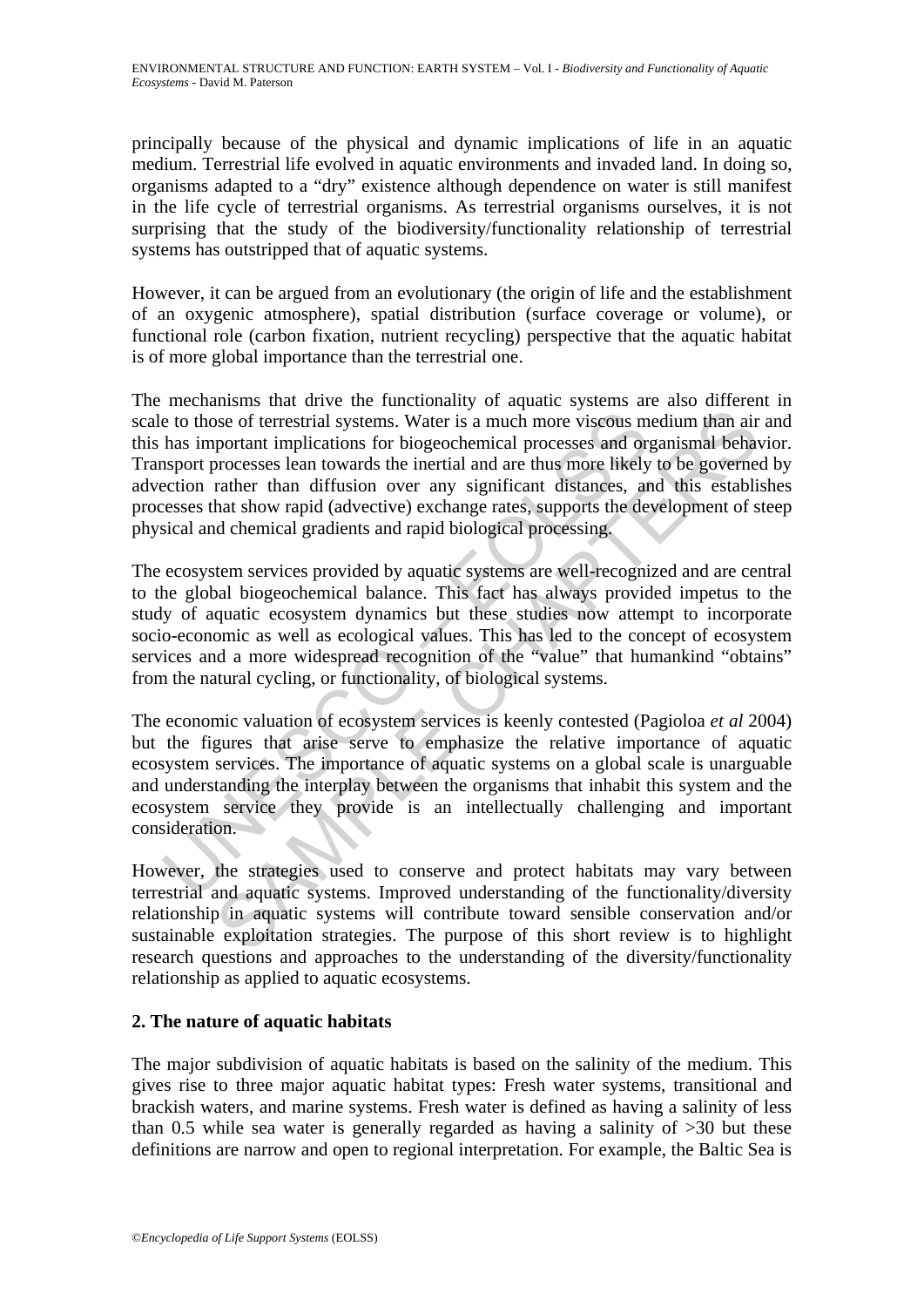an enclosed water body with a limited connection to the North Sea via a narrow sound between Denmark and Sweden. Salinity is often below 30 and the environment could be regarded as brackish rather than marine although in many other ways the system is more like a sea than a brackish lake.

Marine systems are generally considered to show higher levels of biodiversity than freshwater systems which are in turn more diverse than transitional (brackish) waters. This is an expression of the well-known Remane's curve (Figure 1). The use of salinity as an axis here is debatable and this curve may obscure more complex analysis of the system involved.

The reduction in biodiversity for transitional systems is usually explained through the physiological problems of living where salinity varies on a regular (tidal) basis but this is now recognized as too simplistic. The restricted nature of the habitat, the relatively short geological life span of transitional waters and the unstable nature of the substratum may be equally if not more important than salinity *per se* as a first order parameter controlling biodiversity.



Figure 1. Schematic representation of Remane's curve. The number of species is plotted against salinity and shows a region of reduced diversity (grey shaded area) where fresh water and sea water meet. These "transitional waters" are often considered to be depauperate.

## **2.1. Fresh water ecosystems**

Fresh waters are usually divided into standing (lentic) systems with no overall direction displacement of the medium and flowing (lotic) system where there is a measurable and consistent directional flow. A recurrent question concerning the biodiversity of freshwaters is why the number of freshwater species is relatively low in comparison to marine systems. A number of suggestions have been put forward (Moss 1998) including: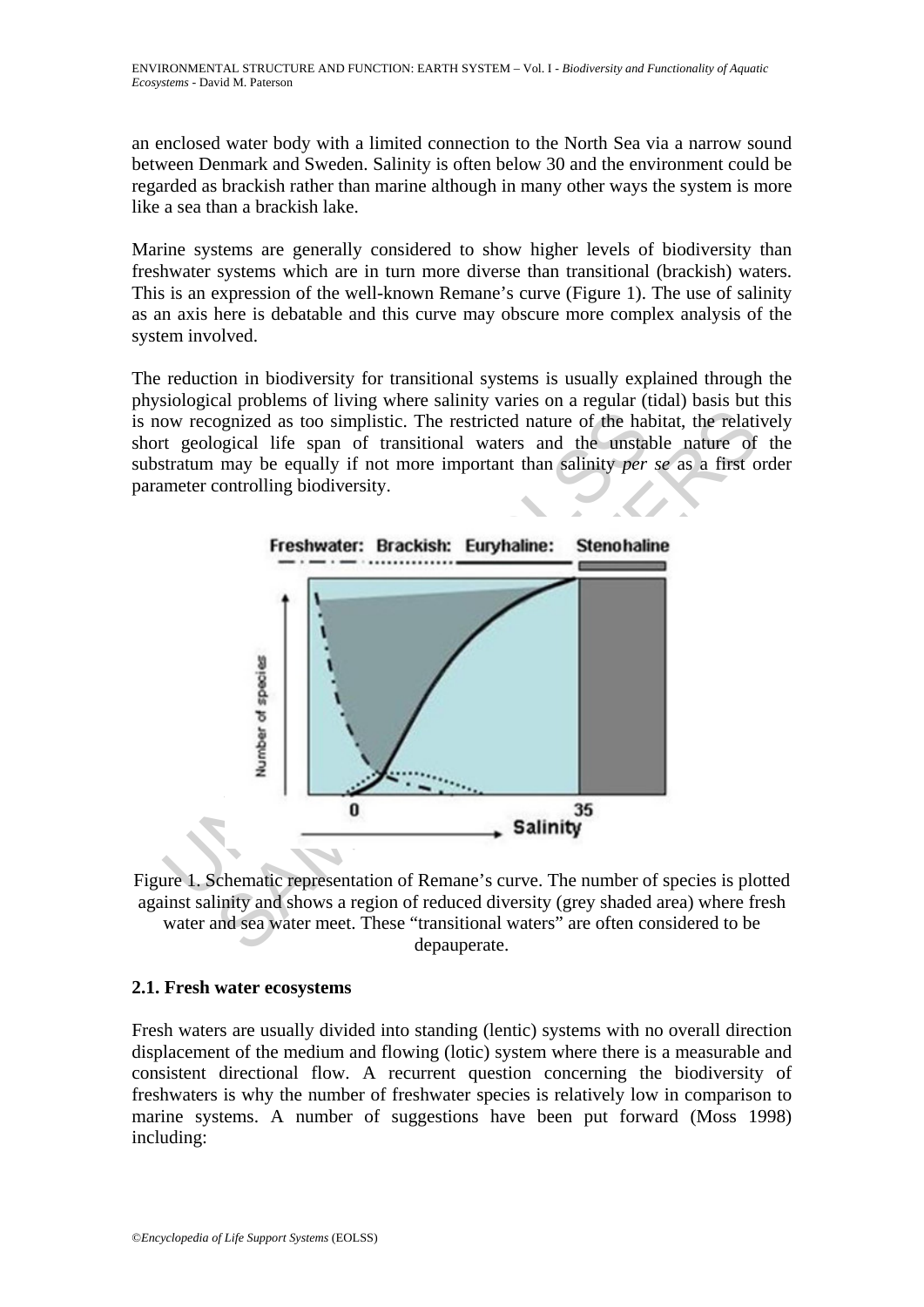- The directional flow acting as a barrier to species migration and colonization;
- The relative variability of physicochemical conditions in freshwaters, and
- Relative geological youth of freshwater systems

The first and second possibilities seem unlikely but the final possibility has some support (Moss 1998). Circumstantial evidence of the importance of geological age in the evolution of specialist forms, and therefore the increase in speciation is given in circumstances where freshwater systems are known to have an extended geological stability. Examples of "ancient lakes" are commonly cited: Lake Chilwa (Malawi) and Lake Baikal (Russia). These systems have a long geological record and harbor endemic species showing evidence of specialization and unexpectedly high diversity.

### **2.2. Marine ecosystems**

France ecosystems<br>ine systems have been stable for far longer than most terrestrial<br>w extremely high levels of biodiversity with typical examples<br>ems and seagrass meadows. However, most marine habitats are<br>ided simply beca Example high levels of for alonger than most terrestrial systems and set<br>tems have been stable for far longer than most terrestrial systems and seal with the velso of biodiversity with typical examples being coral<br>and seag Marine systems have been stable for far longer than most terrestrial systems and some show extremely high levels of biodiversity with typical examples being coral reef systems and seagrass meadows. However, most marine habitats are relatively poorly studied simply because of the difficulty in sampling the deep systems which comprise the vast majority of the marine system.

The relative heterogeneity of habitat in marine systems, geological age, volume and therefore buffering capacity has allowed the diversification and maintenance of varied biological forms. As sampling methods have improved there has been a re-interpretation of deep sea, and even coastal biodiversity but the actual level of biodiversity to be found in the ocean is a matter of debate.

## **2.3. Transitional waters**

Transitional waters are often restricted in diversity as a result of a combination of factors but young geological age and high frequency of disturbance and physiological stress are probably especially influential. The ecosystem services that arise include storage of sediment, flood defense and storm buffering, maintenance of water quality and support of coastal and marine food chains.

While the systems are considered depauperate, however, many organisms have become adapted to either reside permanently in transitional system or exploit them at certain stages of their life cycle (e.g. juvenile fish). In addition not all functional groups are depauperate. Many surveys neglect the smaller organisms that exploit the available resources under conditions where competition from larger forms is restricted by the physical setting (shear and drag).

A high diversity of cryptic consumers are found among the meiofauna associated with the surface sediments while the role of primary producer falls to the microphytobenthos (unicellular algae) which show a wide variety of forms, several hundreds of species coexisting in one system (see Figure 2).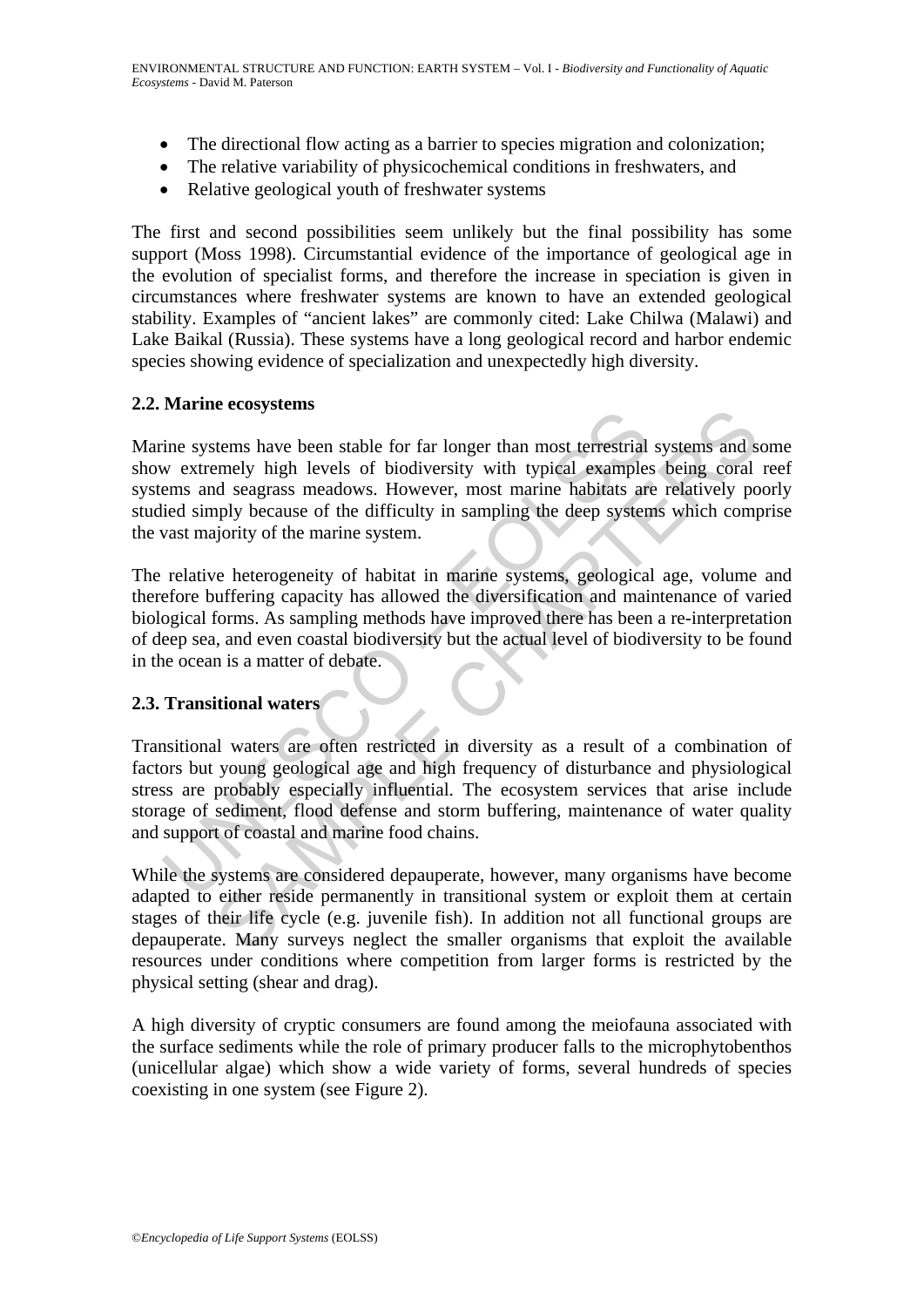

Figure 2. Light micrographs and sketches showing some of the diversity of microphytobenthos in a small sample of the surface of intertidal cohesive sediment. Eight different species of diatom are shown with varying morphological features but similar functional roles.

This varied group of microbial eukaryotes have been used to investigate simple biodiversity/functionality questions in ecology and ecosystem response (Defew et al. 2002, Hagerthey et al. 2002). These cryptic forms highlight the problem that research on "biodiversity" rarely concerns the total diversity of the system but is usually biodiversity in the "eye of the beholder" (Bengtsson, 1998).

This particularly applies as organism become smaller and more cryptic: for example the meiofauna; protista; bacteria; and viruses, of which we know very little in terms of overall distribution and abundance. This remains a major challenge in terms of biodiversity research.

A second advantage of aquatic ecosystems is that assemblages are often more malleable and open to experimental manipulation. This applies to soft sediment deposits as well as benthic sessile systems and many advances are now being made using field manipulation of natural assemblages. Scale relationships in these systems are still problematic and interpretation of such experiments requires recognition of such limitations.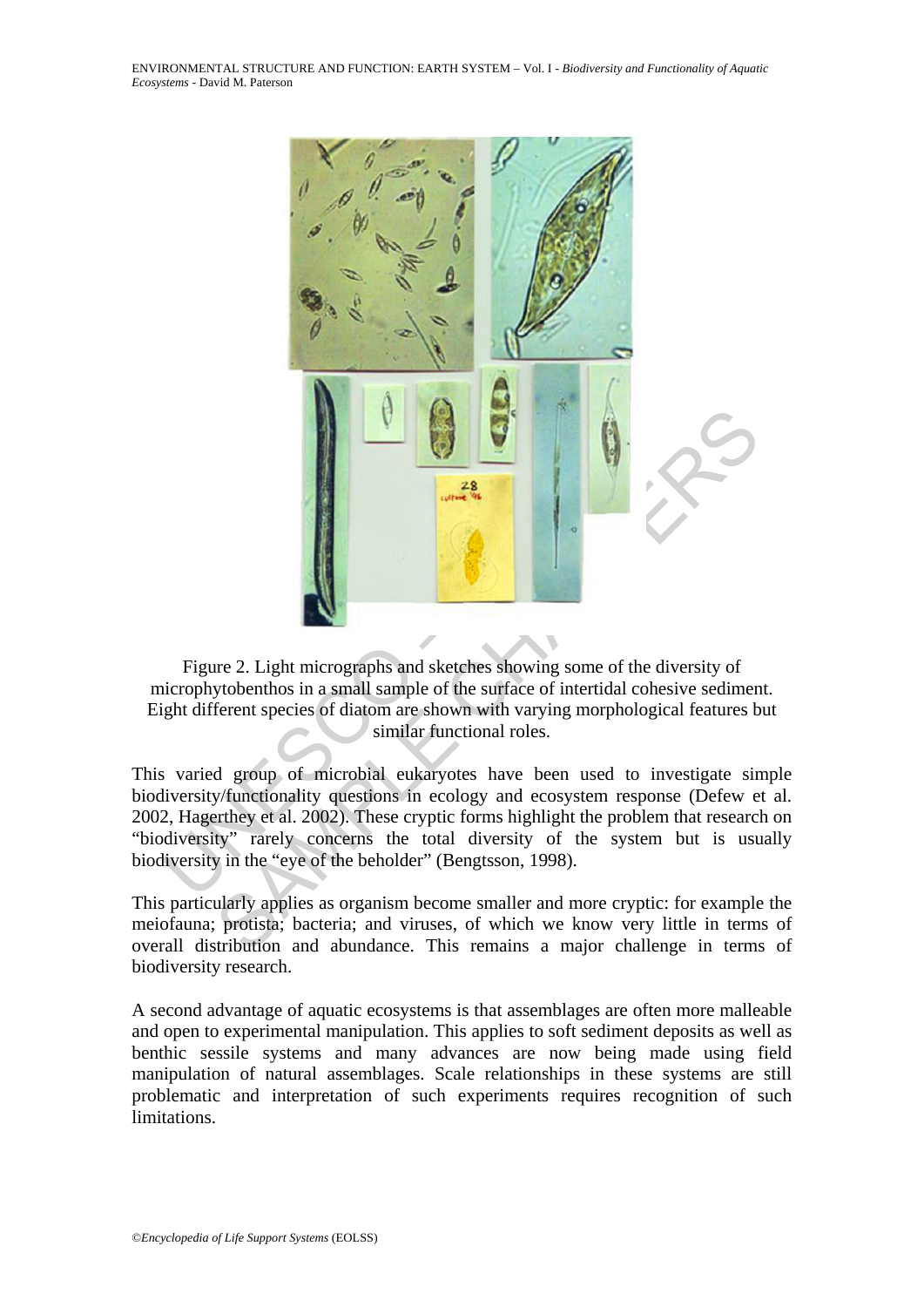- -
- -
- -

# TO ACCESS ALL THE **14 PAGES** OF THIS CHAPTER, Visit[: http://www.eolss.net/Eolss-sampleAllChapter.aspx](https://www.eolss.net/ebooklib/sc_cart.aspx?File=E4-27-02-06)

#### **Bibliography**

Atlas R.M. and Bartha, R. (1993). Mirvobial Ecology, Fundamentals and applications. Benjamin/Cumming publishing company.

Beja, O. ET AL (2002). Ususpected diversity among marine aerobic anoxygenic phototrophs. Nature 415: 630-633.

Bengtsson, J. (1998). Which species? What kind of diversity? Which ecosystem function? Some problems in studies of relations between biodiversity and ecosystem function. Applied Soil Ecology 10(3): 191-199.

, O. ET AL (2002). Ususpected diversity among marine aerobic anoxygenic ph<br>
633.<br>
ttsson, J. (1998). Which species? What kind of diversity? Which ecosy<br>
ttsson, J. (1998). Which species? What kind of diversity? Which ecosy ML. (2002). Ususpected diversity among marine aerobic anoxygenic phototrophs. Nature<br>
1. (1998). Which species? What kind of diversity? Which ecosystem function? Studies of relations between biodiversity and ecosystem func Biles, C.L, Paterson, D.M**.** & Ford, R. (2003a).The importance of bioturbation as an ecosystem function in marine sediments. In: Coastal zone topics 5: The estuaries and coasts of north-east Scotland. (Raffaelli, D., Solan, M. Paterson, D.M, Buck, A.L. & Pomfret, J.R., eds). Estuarine Coastal Sciences Association. p 99-105.

Biles, C.L., Solan, M., Isaksson I., Paterson, D.M., Emes., C. and Raffaelli, D.G. (2003b). Flow modifies the effect of biodiversity on ecosystem functioning: an in situ study of estuarine sediments. Journal of Experimental Marine Biology and Ecology 285-286, 165-177.

Biles, C.L., Paterson, D.M., Ford, R.B., Solan, M. & Raffaelli, D.G. (2002). Bioturbation, ecosystem functioning and community structure. Hydrology And Earth System Sciences 6(6): 999-1005.

Chapin, F.S., Walker, B.H., Hobbs, R.J., Hooper, D.U., Lawton, J.H., Sala, O.E. & Tilman, D. (1997). Biotic control over the functioning of ecosystems. Science 277: 500.

Covich, A.P., Austen, M.C., Barlocher, F., Chauvet, E., Cardinale, B.J., Biles, C.L., Inchausti, P., Dangles, O., Solan, M., Gessner, M.O., Statzner, B. & Moss, B. **(**2004) The role of Biodiversity in the functioning of freshwater and marine benthic ecosystems. Bioscience 54(8): 767-775.

Connell, J.H. (1978). Diversity in tropical rainforests and coral reefs. Science 199: 1302-1310.

Costanza, R., d'Arge, R., de Groot, R., Farber, S., Grasso, M., Hannon, B., Limburg, K., Naeem, S., O'Neill, R. V., Paruelo, J., Raskin, R. G., Sutton, P. & van den Belt, M. (1997). The value of the world's ecosystem services and natural capital. Nature 387: 253-260.

Crooks, S. & Turner, R.K. (1999). Integrated coastal management: sustaining estuarine natural resources. Advances in Ecological Research Vol. 29 (Ed. D. B. Nedwell and D. G. Raffaelli) pp. 241-289. Academic press, London.

Defew, E.C., Paterson, D.M & Hagerthey, S.E. (2002). The use of natural microphytobenthic assemblages as laboratory model systems. Marine Ecology Progress Series 237:15-25.

Denny, M.W. (1993). Air and Water: The Biology and Physics of Life's Media. Princeton University Press, Princetown, New Jersey.

Emmerson, M., Solan, M., Emes, C., Paterson, D.M. & Raffaelli, D. (2001). Idiosyncratic effects of species diversity on ecosystem function. Nature 411: 73-77.

Engelhardt, K.A. & Kadlec, J.A. (2001). Species traits, species richness and the resilience of wetlands after disturbance Journal of Aquatic Plant Management 39: 36-39.

Engelhardt, K.A.M. & Ritchie, M.E. (2002). The effect of aquatic plant species richness on wetland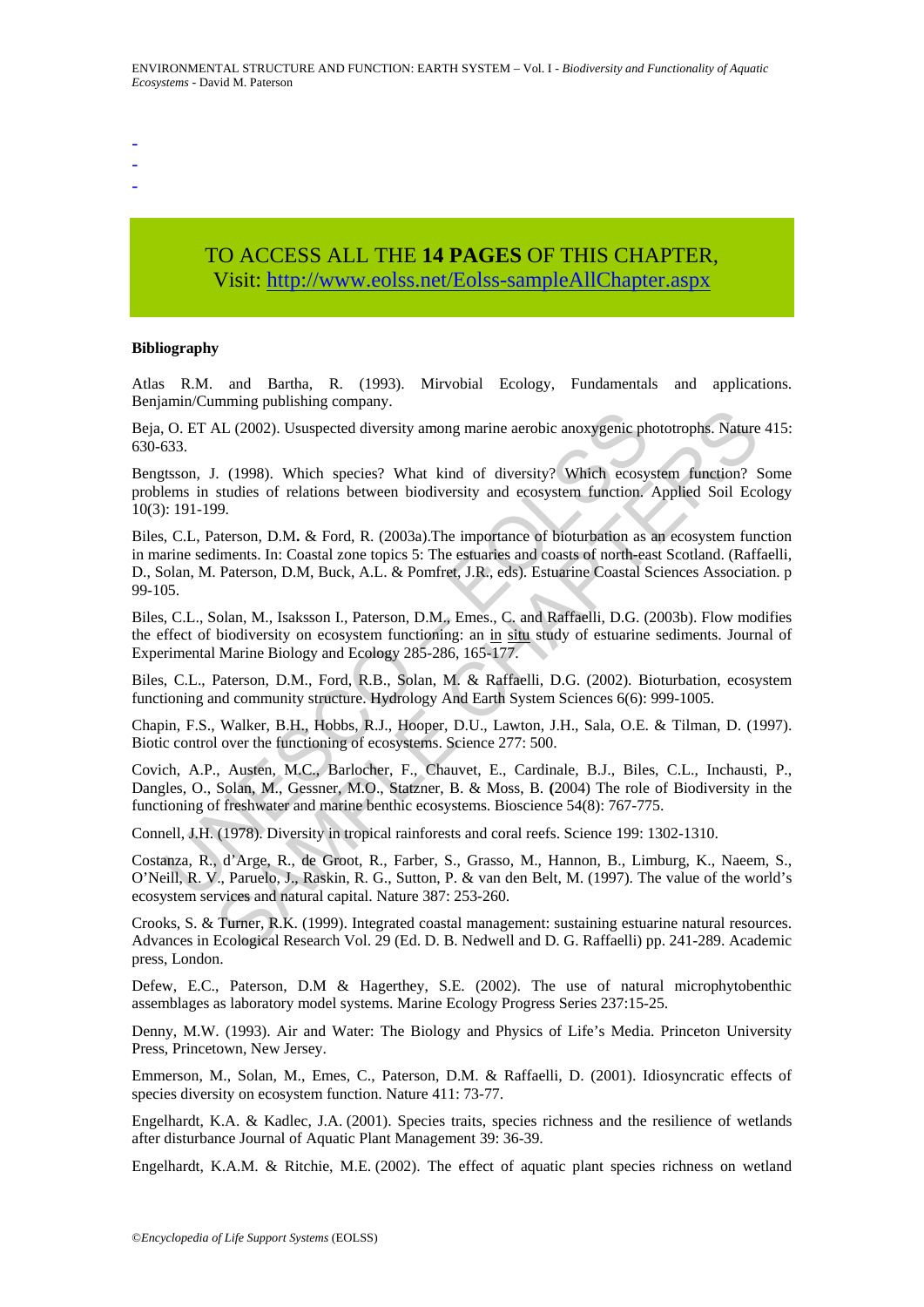ecosystem processes Ecology 83: 2911-2924.

Giller, P.S., Berninger, U.G., O'Gessner, M., Hawkins, S., Inchausti, P., Inglis, C., Leslie, H., Malmqvist, B., Monaghan, M.T., Morin, P.J. and O'Mullan, G. (2004). "Biodiversity effects on evosystem functioning: emerging issues and their experimental test in aquatic environments." Oikos 104(3): 432- 436.

Gray, J.S. (2002). The species diversity of marine soft sediments. Mar. Ecol. Progr. Ser. 244: 285-297.

Gonzalez, A. & Descamps-Julien, B. (2004). Population and community variability in randomly fluctuating environments Oikos 106: 105-116.

Hagerthey, S.E., Defew, E.C. and Paterson, D.M. (2002). The influence of *Corophium volutator* and *Hydrobia ulvae* on intertidal benthic diatoms assemblages under different nutrient and temperature regimes. Marine Ecology Progress Series 245: 47-59.

Hector, A. (1998). The effect of diversity on productivity: Detecting the role of species complementarity. Oikos 82(3): 597-599.

Isaksen, M.F. & Jørgensen, B.B. (1994). Thermophilic sulfate reducing bacteria in cold marine sediment. *FEMS Microbiol. Ecol,* 14:1-8.

Jonsson, M. and Malmqvist, B. (2003a). Mechanisms behind positive diversity effects on ecosystem functioning: testing the facilitation and interference hypotheses Oecologia 134: 554-559.

Jonsson, M. and Malmqvist, B. (2003b). Importance of species identity and number for process rates within different stream invertebrate functional feeding groups Journal of Animal Ecology 72: 453-459.

Hillbrand, H., Waterman, F., Karez, R. and Beringer, U. (2001). Differences in species richness patterns between unicellular and multicellular organisms. Oecologia 126: 114-124.

Lawton, J. (1994). What do species do in ecosystems? Oikos 71: 367-374.

Moss, B. (1998). Ecology of Fresh Waters. Man and Medium, Past to Future. Blackwell Science, Oxford.

Moss, B. (2000). Biodiversity in fresh waters – an issue of species preservation or system functioning? Environmental Conservation (2000), 27:1-4.

McGrady-Steed, J., Harris, P.M. & Morin, P.J. (1997). Biodiversity regulates ecosystem predictability. Nature 390: 162-165.

Pace, N.R. (1997) A molecular view of microbial biodiversity and the biosphere. Science 276: 734-740.

Pagiola, S., von Ritter, K., and Bishop J.T. (2004). Assessing the Economic Value of Ecosystem Conservation. Environment Department Paper No.101.Washingt on: World Bank.

Paterson, D.M. and Black. K.S. (1999). Water flow, sediment dynamics, and benthic biology. In: Advances in Ecological Research (Raffaelii, D and Nedwell, D. eds). OUP. Oxford 155- 193.

en, M.F. & Jørgensen, B.B. (1994). Thermophilic sulfate reducing bacteria in<br>
IS Microbiol. Ecol, 14:1-8.<br>
Son, M. and Malmqvist, B. (2003a). Mechanisms behind positive diversity<br>
ioning: testing the facilitation and inter S. Brygnsen, B.B. (1994). Thermophilic sulfate reducing bacteria in cold marine sedibiol. Ecol, 14:1-8.<br>
and Malmqvist, B. (2003a). Mechanisms behind positive diversity effects on ecosy<br>
esting the facilitation and interfe Riisgård, H.U. & Kamermans, P. (2001). Switching between deposit and suspension feeding in coastal zoobenthos. Ecological studies, 151*,* Ecological comparisons of sedimentary shores (Ed. K. Reise) pp. 73- 100. Springer-Verlag, Berlin.

Remane, A. & C. Schlieper. (1958). Die Biologie des Brackwassers. Binnengewasser 22: 1-348.

Rossiter, A. & Kawanabe, H. (2000). Ancient Lakes: Biodiversity, Ecology and Evolution:Advances in Ecological Research, Volume 31.Academic Press.

Scaps, P. (2002). A review of the biology, ecology and potential use of the common ragworm *Hediste diversicolor* (OF Muller) (Annelida: Polychaeta). Hydrobiologia. 470 (1-3): 203-218.

Solan, M., Cardinale, B.J., Downing, A.l. Katharina A. M. Engelhardt, K.A.M., Ruesink, J.L. and Srivastava, D.S. (2004). Extinction and Ecosystem Function in the Marine Benthos. Science 306: 1177- 1180.

Tracy, C.R. & George, T.L. (1992). On the determinants of extinction. American Naturalist 139:102-122.

Ugland, K.I., Gray. J.S. and Ellingsen, K.E. (2003).The species accumulation curve and estimation of species richness. J. Animal Ecol. 72: 888-897.